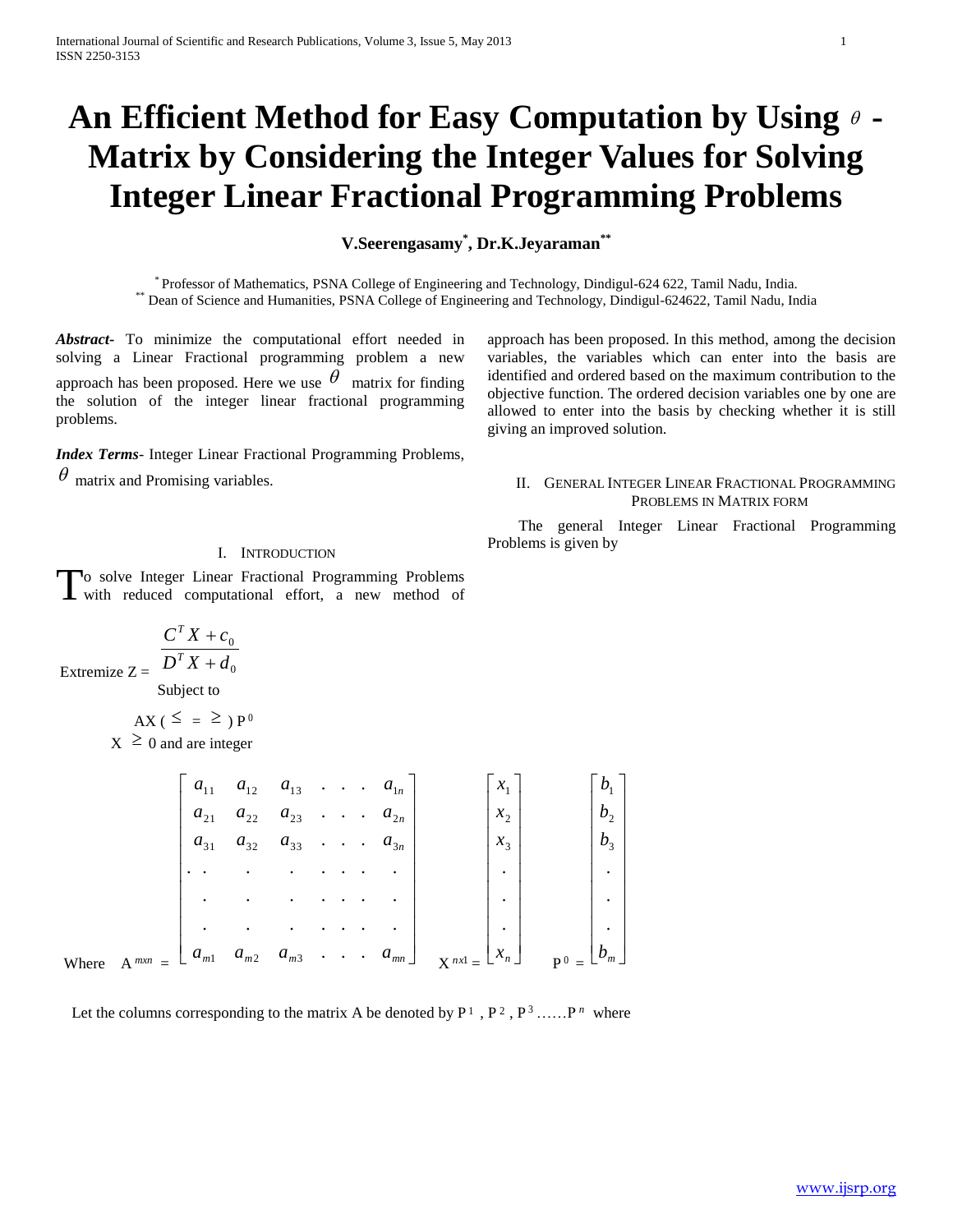$$
P_{1} = \begin{bmatrix} a_{11} \\ a_{21} \\ a_{31} \\ \vdots \\ a_{m1} \end{bmatrix} \begin{bmatrix} a_{12} \\ a_{22} \\ \vdots \\ a_{32} \\ \vdots \\ a_{m2} \end{bmatrix} \begin{bmatrix} a_{13} \\ a_{23} \\ \vdots \\ a_{33} \\ \vdots \\ a_{m3} \end{bmatrix} \begin{bmatrix} a_{13} \\ a_{23} \\ \vdots \\ a_{33} \\ \vdots \\ a_{3n} \end{bmatrix}
$$
  
\n
$$
P_{1} = \begin{bmatrix} a_{nn} \\ a_{2n} \\ \vdots \\ a_{mn} \end{bmatrix} \begin{bmatrix} a_{1n} \\ a_{2n} \\ \vdots \\ a_{3n} \\ \vdots \\ a_{mn} \end{bmatrix}
$$
  
\n
$$
C^{T} = (c^{1}, c^{2}, c^{3} \dots c^{n}), \qquad D^{T} = (d^{1}, d^{2}, d^{3} \dots d^{n}) \text{ and } c^{0}, d^{n}
$$

## III. APPROACH

In this new approach to solve Integer Linear Fractional Programming Problems, three phases are included and those phases are given below.

#### **Phase I:**

Promising decision variables are identified to enter in the basis and those promising variables are ordered based on the contribution to the objection function.

## **Phase II:**

The arranged promising variables are allowed to enter into the basis in the arranged order after checking whether the newly entering variables will improve the objective function of the problem, keeping the feasibility.

#### **Phase III:**

Finding the improved solution vector.

The expanded form of  $\theta$  matrix is

 S <sup>1</sup> S <sup>2</sup> . . S *i* . . S *m n j x x x x* 2 1 *mn m in i n n mj m ij i j j m m i i m m i i a b a b a b a b a b a b a b a b a b a b a b a b a b a b a b a b* . . . . . . . . . . . . . . . . . . . . . . . . . . . . . . . . . . . . . . . . . . . . . . . . 2 2 1 1 2 2 1 1 2 2 <sup>2</sup> <sup>2</sup> 2 1 2 1 2 1 <sup>1</sup> <sup>1</sup> 2 1 1 1

Each row of the  $\theta$  matrix consists of m number of intercepts of the decision variable along their respective axes and each column consists of intercepts formed by the decision number of promising variables in each of the m constraints.

**Step 2.** The minimum integer intercepts and its position in each row of  $\theta$  matrix is found out. If there are more one minimum integer intercept then one of them is selected arbitrarily. Multiply the minimum intercept of the variable

,  $d^0$  are scalars.

The above three phases are repeated till the optimum solution reached. In this method, the promising variables are identified and arranged based on the maximum contribution to the objective function by considering the **integer values** of the

 $\theta$  matrix entries. The step by step procedure is as given below.

- **Step 1:** Let iteration  $= 0$ **Step 2:** Perform phase I
- **Step 3:** Perform phase II
- **Step 4:** If the set J is empty then, Perform phase III

**Step 5:** stop.

## **Phase I - Ordering of Promising variables**

Step 1. Using the intercepts of the decision variables along the respective axes with respect to the chosen basis a matrix is called  $\theta$  matrix is to be constructed. A typical intercept for the

$$
j^{th}
$$
 variable,  $x^{j}$  due to the i<sup>th</sup> the resource,  $b^{i}$  is  $\begin{Bmatrix} b_{i} \\ a_{ij} \end{Bmatrix}$  a<sup>*ij*</sup> > 0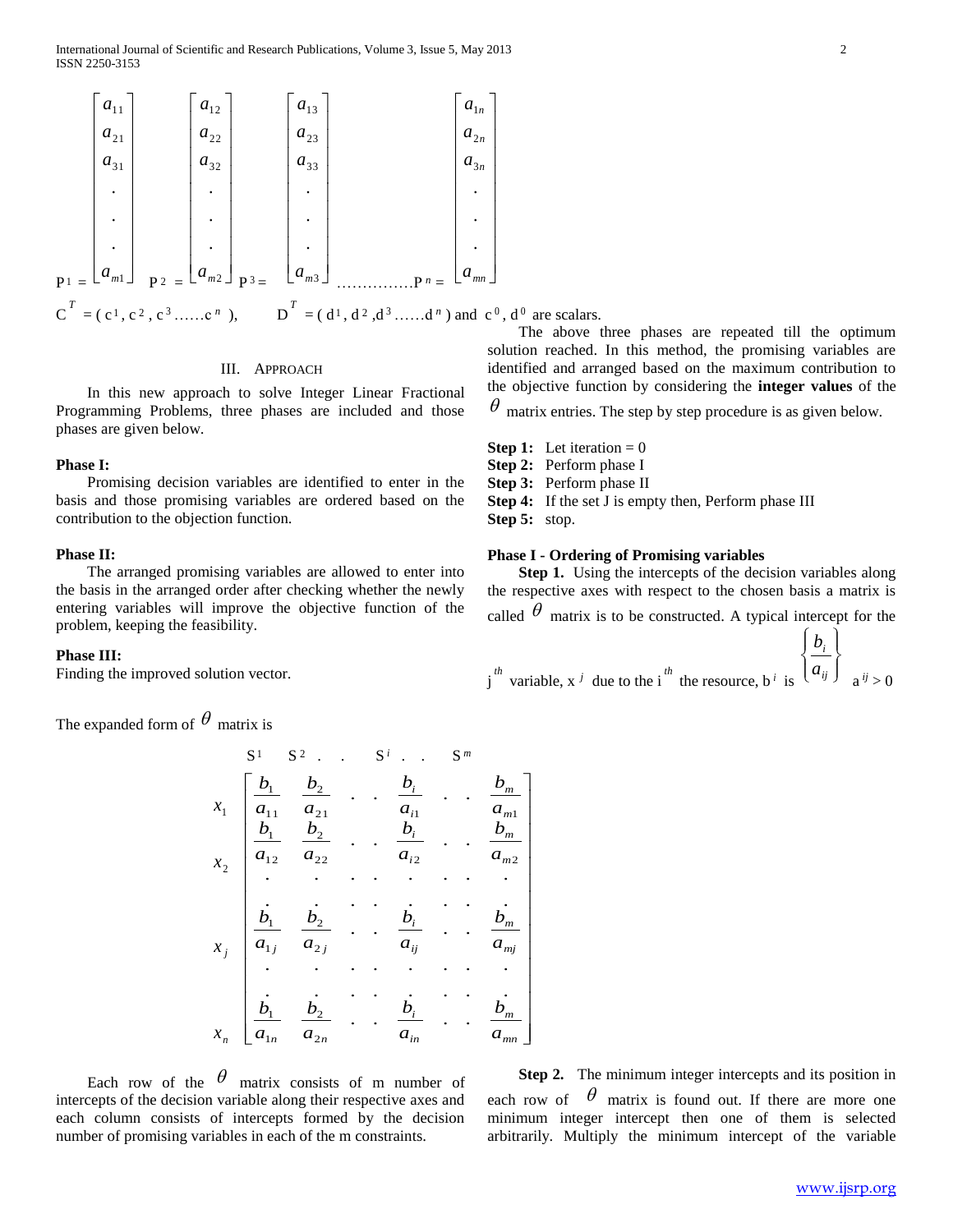International Journal of Scientific and Research Publications, Volume 3, Issue 5, May 2013 3 ISSN 2250-3153

corresponding to a row with the corresponding contribution coefficient in the objective function both in the numerator and

$$
\left(\frac{c_j x_j + c_0}{d_j x_j + d_0}\right)_{\text{is}}
$$

 $\mathsf{I}$ 

 $\overline{\phantom{a}}$ 

denominator and the objective function value calculated.

**Step 3.** Let  $\lambda = 0$ . J is a set consisting of the subscript of the promising variables.

**Step 4.** Select the variable whose 
$$
\left(\frac{c_j x_j + c_0}{d_j x_j + d_0}\right)
$$
 value is  $\left(\frac{c_j x_j + c_0}{d_j x_j + d_0}\right)$ 

the largest integer. If the same largest integer J  $\left(d_j x_j + d_0\right)$ value occurs, for more than one variable then the variable that has maximum contribution including the fractional value is taken as the promising variable. If that is also same then select any one arbitrarily.

**Step 5.** Let it be  $X_R$ . Then  $X_R$  is selected as the promising variable.

**Step 6.** Increment  $\lambda$  by 1. The subscript of the variable  $x_R$ is stored as the  $l^{th}$  element in set J.

**Step 7**. The row corresponding to the variable  $X_R$  as well as the other rows whose minimum occurs in the column at which

the minimum for  $x_R$  occurs are deleted.

**Step 8.** Step 4 to 7 is repeated till either all the rows or all the columns are deleted.

 **Step 9**. The set of variables collected in Steps 4 to 7 are the ordered promising variables.

Let  $J = \{Subscripts \text{ of the promising variables arranged in the } \}$ descending

$$
\left(\frac{c_j x_j + c_0}{d_j x_j + d_0}\right)_{\text{value}}.
$$

Let  $\lambda$  be the total number of elements in the set J.

## **Phase II – Arranged variables are allowed to enter into the basis**

The arranged promising variables are allowed to enter into the basis one by one based on the entering criteria. The step by step procedure is given below.

**Step 1.** Let  $k = 1$ ,  $X^B$  is the solution vector and flag (=0) is the flag vector

$$
\begin{bmatrix}\n0 \\
0 \\
\vdots \\
0\n\end{bmatrix}
$$
\n
$$
\vdots
$$
\n
$$
\begin{bmatrix}\n0 \\
0 \\
\vdots \\
0\n\end{bmatrix}
$$
\n
$$
n \times 1
$$
\n
$$
\vdots
$$
\n
$$
P^{0-old} = P^0
$$

**Step 2.** Iteration is incremented by 1.

**Step 3.** The  $k^{th}$  element in the set J is selected and let it be j. Then the entering variable is  $x_j$ .

**Step 4.** Computation of  $x_j$  value.

The value with which  $x_j$  can enter into the basis is computed by using the following formula,  $\theta_k$  =

 $\min \{ \int_{i}^{i} (P_j)_i \}$ ;  $(P_j)^i > 0$  $(P_{0-old})_{i}$  $i = 1, 2, 3, \dots$ m

**Step 5.** If  $\theta_k = 1$  and k=1 then the value of  $\alpha = 1$  else the value of  $\alpha$  is chosen between 0 to 1 (Let  $\alpha$  =0.5)

Compute 
$$
S = \text{int}(\alpha \theta_k)
$$
  
 $\varepsilon_k = \text{int}(\alpha_k) \theta_k$ 

**Step 6.** S is added to the j<sup>th</sup> element of the vector  $X^B$  and

1 is added to flag *j*

**Step 7.**  $P^0$  vector is modified using the relation

$$
(\mathbf{P}^{0-new})^i = (\mathbf{P}^{0-old})^i - (\mathbf{P}^j)^i \mathbf{S}
$$
  
i = 1,2,...m

**Step 8.** ( $P^{0-old}$ ) is replaced by ( $P^{0-new}$ ) If k=1 or  $S \leq 1$  go to step 16

**Step 9.** Check whether  $k^{th}$  element is still promising among the remaining list of ( $\lambda$ -k) promising variables in set J using the following steps.

**Step 10.** Let  $r = 1$ 

**Step 11.** Select the  $(k + r)^{th}$  element in this set J. Let it be

q. Then the variable corresponding position x *q* .

**Step 12.** Find  $\theta_q$  using the formula

$$
\theta_{q} = \min \{ \text{ int } \{ \frac{(P_{0-old})_i}{(P_j)_i} \} ; \quad (P^j)^i > 0 \}
$$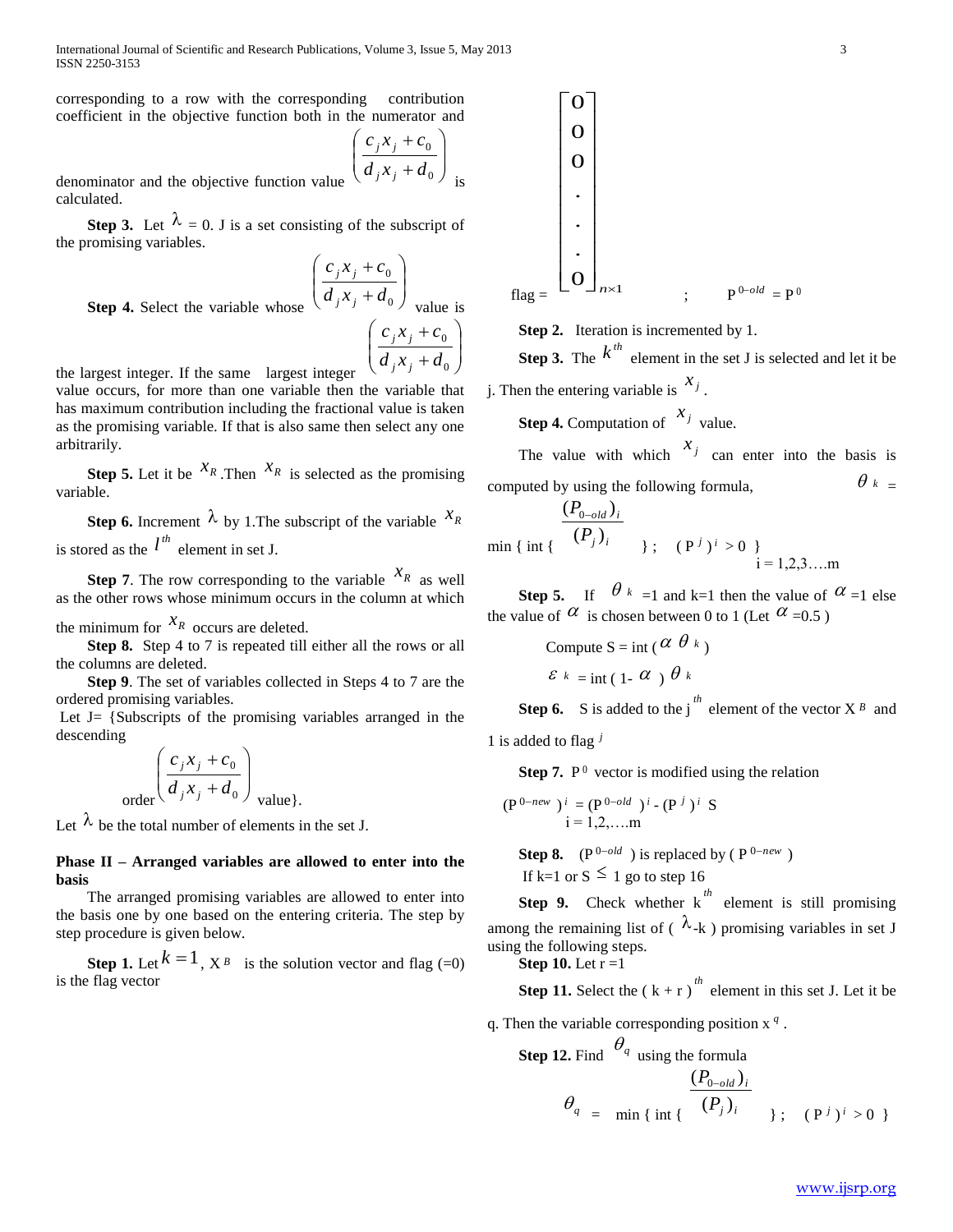$$
\varepsilon_q \equiv \left( \frac{c_q \theta_q + c_0}{d_q \theta_q + d_0} \right)
$$

**Step 13.** If  $\left| \begin{array}{cc} \varepsilon & \varepsilon \\ \end{array} \right| \times \left| \begin{array}{cc} \varepsilon \\ \end{array} \right|$  goto step 15 **Step 14.** Increment r by one If  $r \leq (\lambda_{-k})$  then goto step 11. Else goto step 16.

**Step 15.** k is replaced by  $k + r$  and  $\mathcal{E}^k$  is replaced by  $\mathcal{E}_q$ 

If  $k < \lambda$  goto step 10

**Step 16.** If flag  $k \leq 1$  goto step 3. Else goto Perform Phase I.

## **Phase III – Determination of new (improved) solution vector to the Integer Linear Fractional Programming Problems**

Except for the most promising variable in the solution set obtained in phase II the values of remaining variables are set to zero. Taking this as starting solution, phase I and II are performed until improved solution is obtained. If there is no improvement the next promising variable value along with the most promising variable also is retained and the remaining basic variables made to zero. Phase III is repeated until the basic variables list exhausted.

#### IV. ALGORITHM

 **Stage I.** The basic variables are arranged according to the descending order of their contribution to the objective function

**Step 1.**  $\lambda = 0$ ,  $k = 0$ ,  $n^1$  is is the number of basic variables having nonzero values in the solution

 **Step 2.** X is the solution vector obtained in phase II.

**Step 3.** If 
$$
\lambda^{th}
$$
 element in X, ie  $X^{\lambda} > 0$ , then  
\n
$$
\left( \frac{c_{\lambda}x_{\lambda} + c_0}{d_{\lambda}x_{\lambda} + d_0} \right)_{\lambda}
$$
 let it be stored as k<sup>th</sup> row 0<sup>th</sup>

column element of array W and  $\lambda$  is stored as  $k^{th}$  row 1<sup>th</sup> column element of array W. k is incremented by one.

**Step 4.**  $\lambda$  is incremented by one

**Step 5.** If  $\lambda < n^1$  then goto step 3.

**Step 6.** The array W is sorted in the descending order based

on the 0 *th* column values of W

Where  $x_1, x_2, x_3, x_4, x_5, x_6 \ge 0$  and all are integers *Solution*

$$
\begin{pmatrix}\n4 & 2 & 5 & 7 & 7 & 7 \\
4 & 2 & 4 & 9 & 9 & 1 \\
9 & 3 & 1 & 4 & 7 & 9 \\
5 & 3 & 1 & 2 & 4 & 6\n\end{pmatrix}\n\quad\nP_0 =\n\begin{pmatrix}\n325 \\
400 \\
425\n\end{pmatrix}\n\quad\nP_1 =\n\begin{pmatrix}\n4 \\
4 \\
9\n\end{pmatrix}\n\quad\nP_2 =\n\begin{pmatrix}\n2 \\
2 \\
3 \\
3\n\end{pmatrix}\n\quad\nP_3 =\n\begin{pmatrix}\n5 \\
4 \\
1\n\end{pmatrix}
$$

 **Stage II.** Finding the solution by assigning all the variable values except one in the basis to zero level.

**Step 7.**  $k = 0$ **Step 8.**  $\lambda = 0$ **Step 9.**  $i = 0$ **Step 10.** If  $i \neq k$  then  $J = W^{i1}$ 

 $X^{j} = 0$ 

**Step 11.** i is incremented by one

**Step 12.** If  $i < n^1$  then goto step 10

**Step 13.** Now  $P^c$  is the current resource vector or (RHS)

and corresponding objective function value  $Z^1$  is calculated.

 **Stage III.** Find the new solution

 **Step 14.** Use phase I and phase II and find the new solution X which is stored as  $Y(\lambda)$  and the corresponding objective

function value Z<sup>2</sup> is stored as V ( $\lambda$ ).

**Step 15.**  $\lambda$  is incremented by one

**Step 16.** If  $\lambda < n^1$  then goto step 9

**Step 17.** Find the largest of V ( $\lambda$ ) and its position pos,

where  $(0 \le \lambda < n^1)$ , Let it be stored in Z<sup>3</sup> Step 18. If  $Z^3 > Z$ , then Replace X by Y ( $pos$ )

goto step 7. else if  $k < n<sup>1</sup>$  then increment k by 1. goto step 8.

#### V. NUMERICAL EXAMPLES

Solve the following Integer linear fractional Programming Problem. Maximize

$$
\frac{4x_1 + 17x_2 + 24x_3 + 23x_4 + 19x_5 + 13x_6 + 2}{2x_1 + 3x_2 + 4x_3 + 6x_{4+}3x_5 + 3x_6 + 50}
$$

Subject to the constraints

 $4x_1+ 2x_2+ 5x_3+ 7x_4+ 7x_5+ 7x_6 \leq 325$  $4x_1+ 2x_2+ 4x_3+ 9x_4+ 9x_5+ x_6 \le 400$  $9x_1+ 3x_2+ x_3+ 4x_4+ 7x_5+ 9x_6 \leq 425$  $5x_1+ 3x_2 + x_3+ 2x_4+ 4x_5 + 6x_6 \leq 425$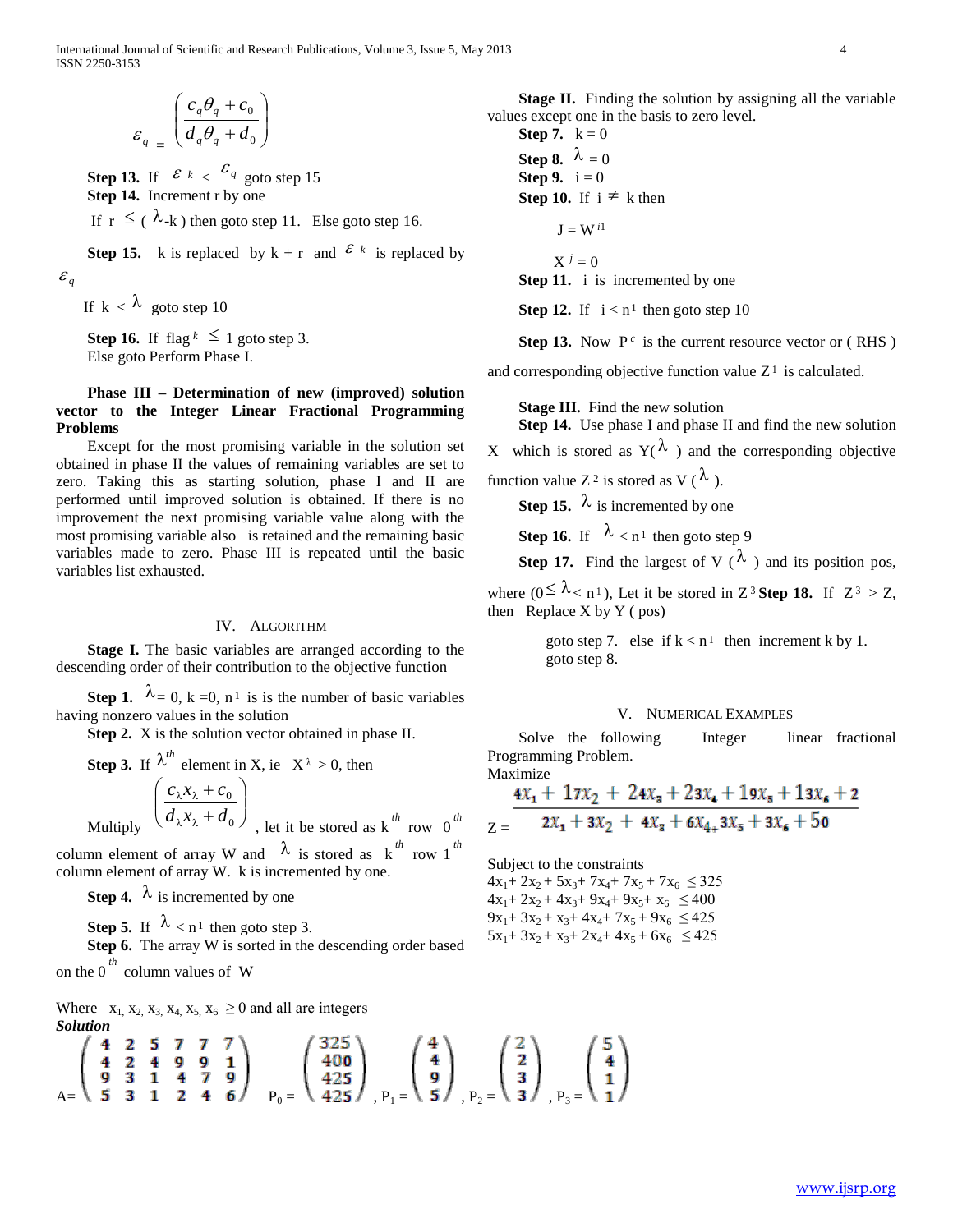International Journal of Scientific and Research Publications, Volume 3, Issue 5, May 2013 5 ISSN 2250-3153

$$
\begin{pmatrix}\nx_1 \\
x_2 \\
x_3 \\
x_4 \\
x_5\n\end{pmatrix}_{P_4} = \begin{pmatrix}\n7 \\
9 \\
4\n\end{pmatrix}_{P_5} = \begin{pmatrix}\n7 \\
9 \\
4\n\end{pmatrix}_{P_6} = \begin{pmatrix}\n7 \\
9 \\
6\n\end{pmatrix}
$$
\n
$$
C^{T} = (4,17,24,23,19,13) , D^{T} = (2,3,4,6,3,5,50) , C_0 = 2 , D_0 = 50.
$$

Phase - I

To find  $\theta$  Matrix

| $\begin{matrix} d_{j} & c_{j} & x_{j} \\ 2 & 4 & x_{1} \end{matrix}$ |  |  | $c_j x_j + 2$ | $\overline{d_i x_i + 50}$                                                                                                                                                                                                                                                                                             |
|----------------------------------------------------------------------|--|--|---------------|-----------------------------------------------------------------------------------------------------------------------------------------------------------------------------------------------------------------------------------------------------------------------------------------------------------------------|
|                                                                      |  |  |               |                                                                                                                                                                                                                                                                                                                       |
|                                                                      |  |  |               |                                                                                                                                                                                                                                                                                                                       |
|                                                                      |  |  |               |                                                                                                                                                                                                                                                                                                                       |
|                                                                      |  |  |               | $\begin{array}{ccccccccc}\n & 3 & 17 & x_1 & 81 & 100 & 47 & 85 & 1.319 \\  & 4 & 24 & x_2 & 162 & 200 & 141 & 141 & 5.072 \\  & 6 & 23 & x_4 & 65 & 100 & 425 & 425 & 5.039 \\  & 3 & 19 & x_5 & 46 & 44 & 106 & 212 & 3.229 \\  & & 46 & 44 & 60 & 106 & 4.604 \\ \theta = & 3 & 13 & x_6 & 46 & 400 & 47 & 70 & 3$ |

Arrangement of promising variables

$$
J = \{2, 3, 5\}
$$
  
\nPhase – II  
\n
$$
X_2 \rightarrow \text{ promising variable}
$$
\n
$$
\theta = \text{minimum} \left\{ int \left( \frac{325}{2,400}, \frac{425}{3,425} \right) \right\}
$$
\n
$$
= \text{minimum} \left( 162,200,141,141 \right) = 141
$$

$$
\mathbf{S} = 70
$$

 $Z = 210 + 50 = 260 = 4.585$  $(P_0 - new)_{1} = 325 - 70$   $\times$  2 = 185  $(P_0 - new)_{2} = 400 - 70$   $\times$  2 = 260  $(P_0 - new)_{3} = 425 - 70$   $\times$  3 = 215  $(P_0 - new)_{4} = 425 - 70$   $\times$  3 = 215

$$
X_2 \rightarrow \text{ promising vari able}
$$
\n
$$
\theta = \text{minimum} \left\{ int \left( \frac{185}{2,260}, \frac{215}{3,215} \right) \right\}
$$
\n
$$
\therefore S = 35
$$
\n
$$
\therefore S = 35
$$

$$
\frac{17 \times 35 + 1192}{2 = 3 \times 35 + 260} = \frac{595 + 1192}{105 + 260} = \frac{1787}{365} = 4.896
$$

 $(P_0 - new)_{1} = 115(P_0 - new)_{2} = 190(P_0 - new)_{3} = 110(P_0 - new)_{4} = 110$ Repeating this procedures Phase I and Phase II we get the solution as The current solution is  $x_2 = 130$ ,  $x_3 = 13$ 

Maximum 
$$
Z = \frac{130 \times 17 + 24 \times 13 + 2}{3 \times 130 + 4 \times 13 + 50} = \frac{2524}{492}
$$
 = 5.130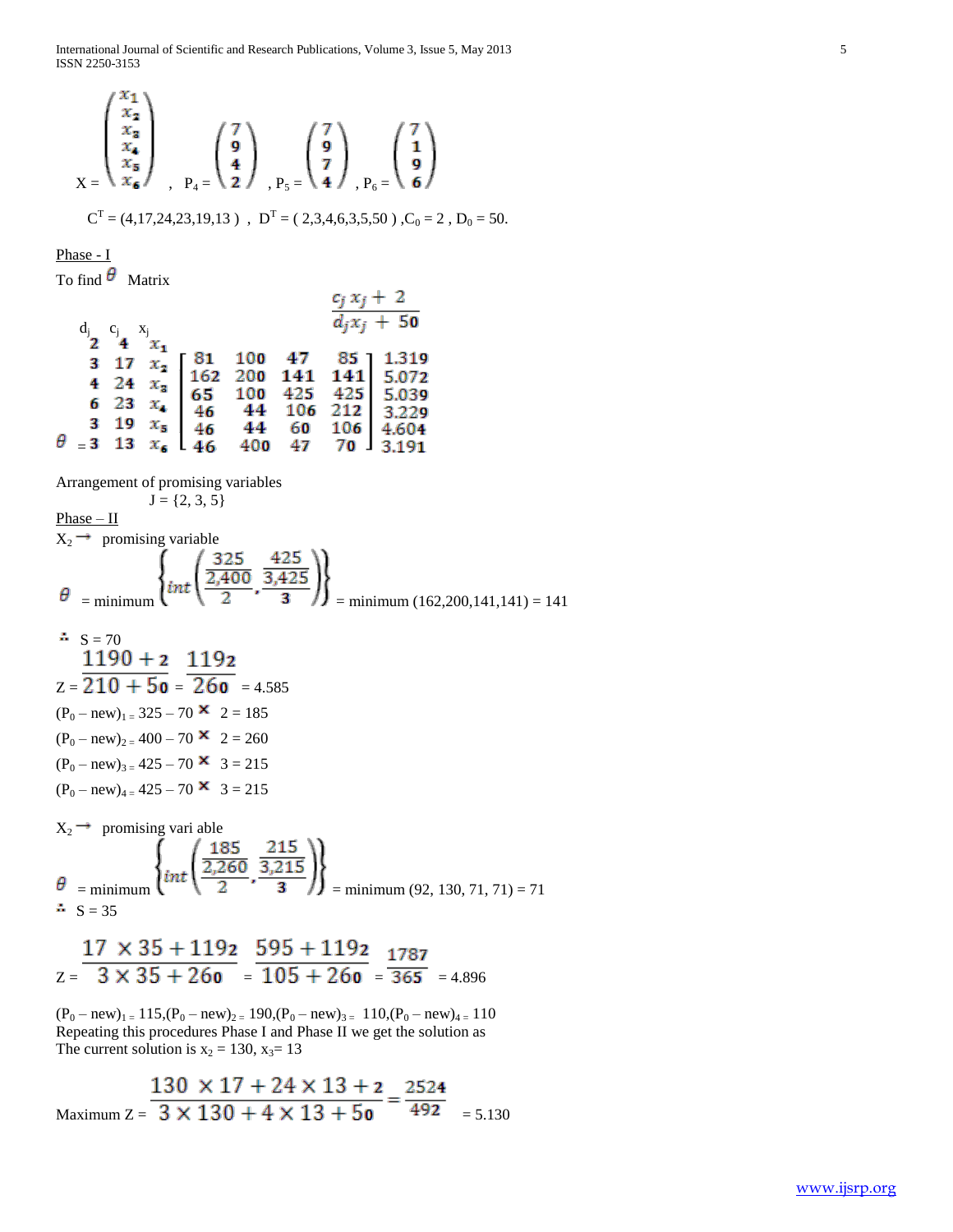International Journal of Scientific and Research Publications, Volume 3, Issue 5, May 2013 6 ISSN 2250-3153

Phase - III

 $x_2$  is retained 130 and remaining variables are set to zero, that is  $x_3 = 0$ .

Now 
$$
P_0 = \begin{pmatrix} 65 \\ 140 \\ 35 \\ 35 \end{pmatrix}
$$

Following similarly we get the final solution

The OptimaPhase - I

To find  $\theta$  Matrix

|   |                               |                                                                                                                                                                                            |               | $c_j x_j + 2$<br>$\overline{d_jx_j+50}$                                                                                                       |                      |
|---|-------------------------------|--------------------------------------------------------------------------------------------------------------------------------------------------------------------------------------------|---------------|-----------------------------------------------------------------------------------------------------------------------------------------------|----------------------|
| θ | $a_j$ $a_j$ $a_j$ $x_j$ $x_i$ | $\begin{array}{ccc}\n2 & 1 & x_1 \\ 3 & 17 & x_2 \\ 4 & 24 & x_3 \\ 6 & 23 & x_4 \\ 3 & 19 & x_5 \\ =3 & 13 & x_6\n\end{array}$ $\begin{bmatrix}\n16 \\ 32 \\ 13 \\ 9 \\ 9\n\end{bmatrix}$ | $140 \quad 3$ | 35 3 7 1<br>70 11 11<br>35 35 35<br>$\begin{array}{ c c c c }\n 15 & 8 & 17 & 2.01 \\  15 & 5 & 8 & 1.49 \\  140 & 3 & 5 & 0.69\n\end{array}$ | 0.25<br>2.28<br>3.08 |

Arrangement of promising variables  $J = \{ 3, 2 \}$ 

 $Phase - II$ 

 $X_3 \rightarrow$  promising variable

$$
\theta = \text{minimum} \left\{ int \left( \frac{65}{\frac{5,140}{4}}, \frac{35}{\frac{1,35}{1}} \right) \right\} = \text{minimum} \ (13, 35, 35, 35) = 13
$$

$$
\frac{6 \times 24 + 17 \times 130 + 2}{2 = 6 \times 4 + 3 \times 130 + 50} = \frac{144 + 2212}{24 + 440} \frac{2356}{464} = 5.08
$$

 $(P_0 - new)_{1} = 35, (P_0 - new)_{2} = 116, (P_0 - new)_{3} = 29, (P_0 - new)_{4} = 29$ Following similarly we get

 $X_3 \rightarrow$  promising variable

$$
\theta = \text{minimum} \left\{ int \left( \frac{5}{\frac{5.92}{4}}, \frac{23}{1.23} \right) \right\} = \text{minimum} \ (1, 23, 23, 23) = 1
$$
\n  
\n
$$
\therefore S = 1
$$

$$
\frac{1 \times 24 + 250\,\text{o}}{(P_0 - new)_{1}} = \frac{252\,\text{4}}{492\,\text{ }} = 5.13
$$
\n
$$
(P_0 - new)_{1} = 0, (P_0 - new)_{2} = 88, (P_0 - new)_{3} = 22, (P_0 - new)_{4} = 22
$$

Phase - I

To find  $\theta$  Matrix

$$
\frac{c_j x_j + 2524}{d_j x_j + 492}
$$